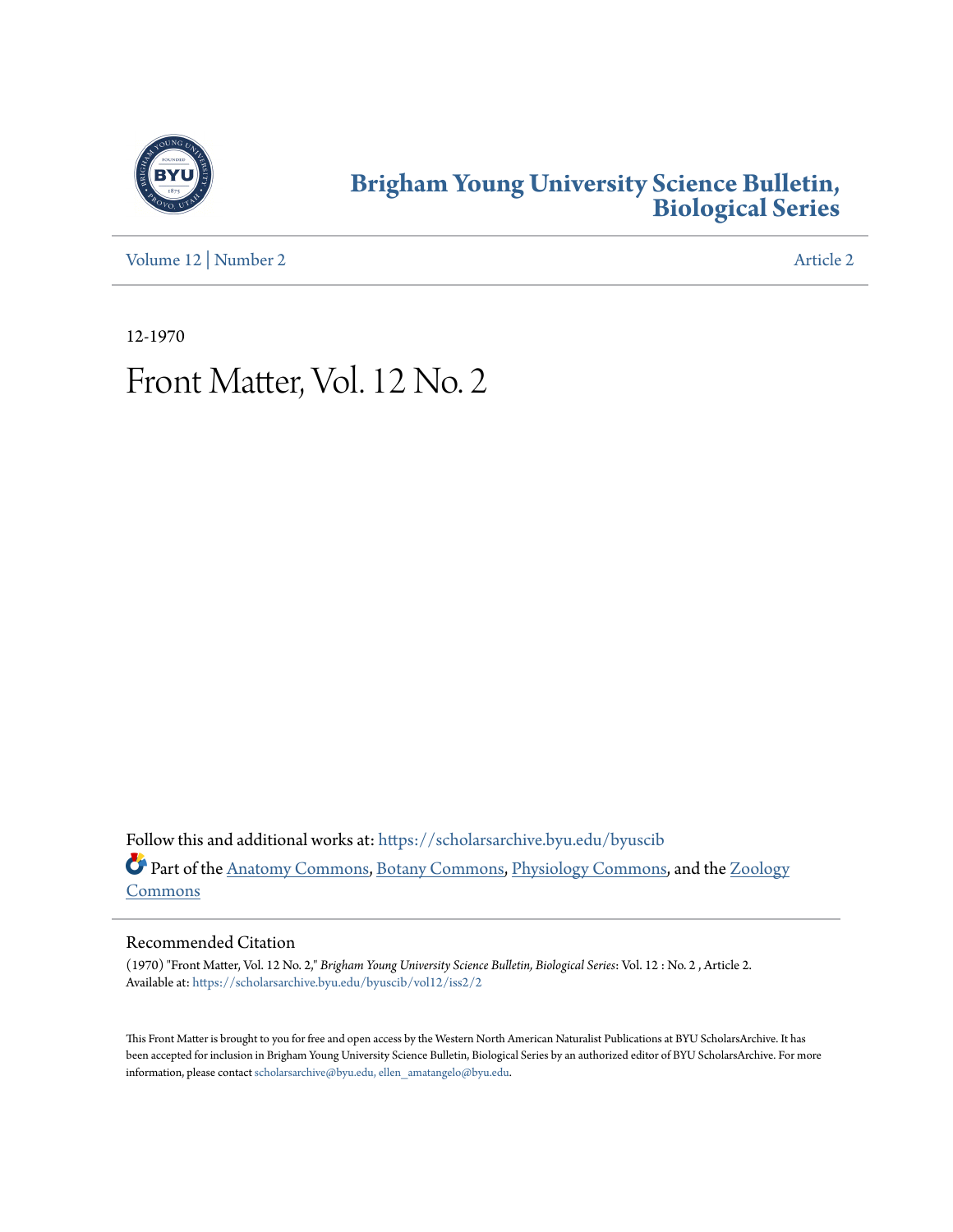

MUS. COMP. ZOOL. **LIBRARY** 

Brigham Young University FEB 19 <sup>1971</sup>

Science Bulletin HARVARP

UNIVERGITY

# A COMPARATIVE STUDY OF THE HEAD AND fHORACIC OSTEOLOGY AND MYOLOGY OF THE KINKS EUMECES GILBERTI VAN DENBURGH AND EUMECES SKILTONIANUS (BAIRD AND GIRARD)

by

David F. Nash and Wilmer W. Tanner



BIOLOGICAL SERIES—VOLUME XII, NUMBER 2

DECEMBER 1970